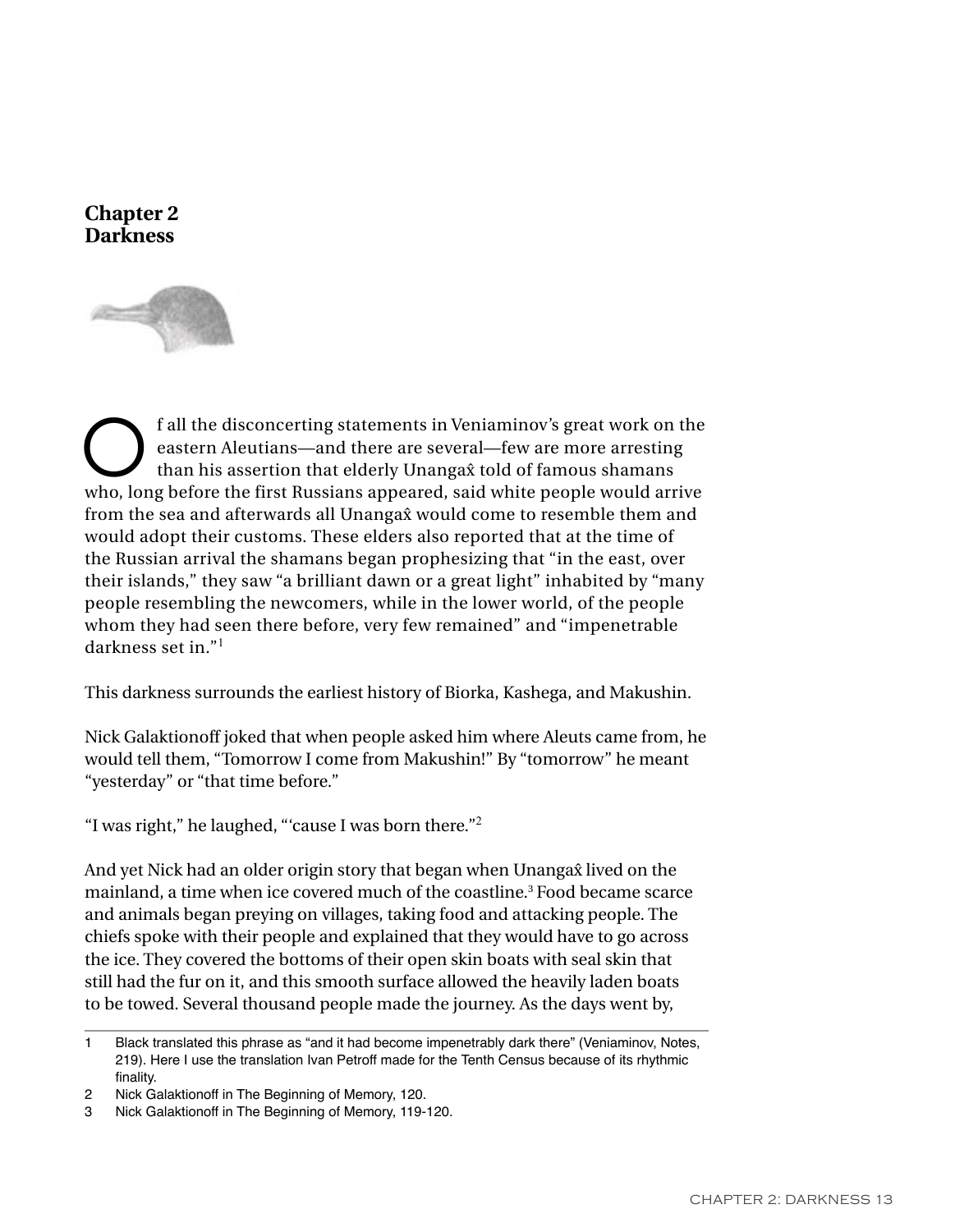the people became hungry. Children began crying. One infant tried nursing, but his mother's breasts were empty since she had not eaten for days. They were starving on the ice. The child's mother took a small piece of seal fat, inserted a stick sideways through it, and gave it to her child who sucked on it and quieted down. Some people died on the ice, but being unable to do anything for them, they were left there.

When people were fishing off the ice in their kayaks, when it was clear weather, they sighted these islands. That's how they knew where the islands were on this side.4 The ice eventually started melting. This was way long time ago, Nick said, because now berries grow on these islands. The soil is volcanic and things grew up here gradually. Finally people started making themselves grass and mud houses, underground. The people were happy. The babies started growing bigger.

When family members died, they wrapped them in seal and sea lion skins and put them in a cave. As Nick was telling this story, he mentioned the burial caves on Kagamil, one of the Islands of Four Mountains, and this led to an account of a later time when the Four Mountain Islands acted as barriers between the eastern Unanga $\hat{x}$  and traditional enemies from the central and western Aleutians. A chief from Unalaska called a meeting of Unalaska and Umnak chiefs. He wanted to station lookouts on the Islands of Four Mountains to watch for intruders from the west. "Because the west people," Nick said, "they don't like us. They want to fight the war with us." Eventually, kayaks arrived from the west, but the people from those islands were starving. By positioning their oars straight up, they signaled that they had arrived unarmed. The local Unanga $\hat{x}$  rowed out and talked with them. They gave the westerners food but told them to leave. The lookout was kept for years.

Among Nick Galaktionoff's most complete accounts are those which center on Beaver Inlet. The numerous small villages in the inlet were dominated by a village at the east end, near Sedanka Pass, at a location that might very well have been *Qakilu{* (Biorka Village). "The outside people had seals like sheep," Nick said.<sup>5</sup> The chief of this village controlled hunting within the inlet from his outpost on top of Old Man Rocks, just beyond Sedanka Pass and off Egg Island. The taller of the two prominent rocks is about 100 feet high and flat-topped and would have provided both safety and a platform for keeping an eye on activities.<sup>6</sup> "These inside villages had a hard time," Nick said.

They had to have permission from the main village to get their food. These villages would get together and talk about hunting. The chiefs would go to the main village and ask for food or for permission to hunt

- 5 Nick Galaktionoff, interview with Ray Hudson, April 2, 1976.
- 6 "Stories from Andrew Makarin, related by him to Nick Galaktionoff," Hudson, ed., Cuttlefish Two, 54-55.

<sup>4</sup> That is, this is how people who later lived in more westward islands had knowledge about islands that were to the east. The first Russians to arrive in the Fox Islands were told, with some detail, about islands in the east.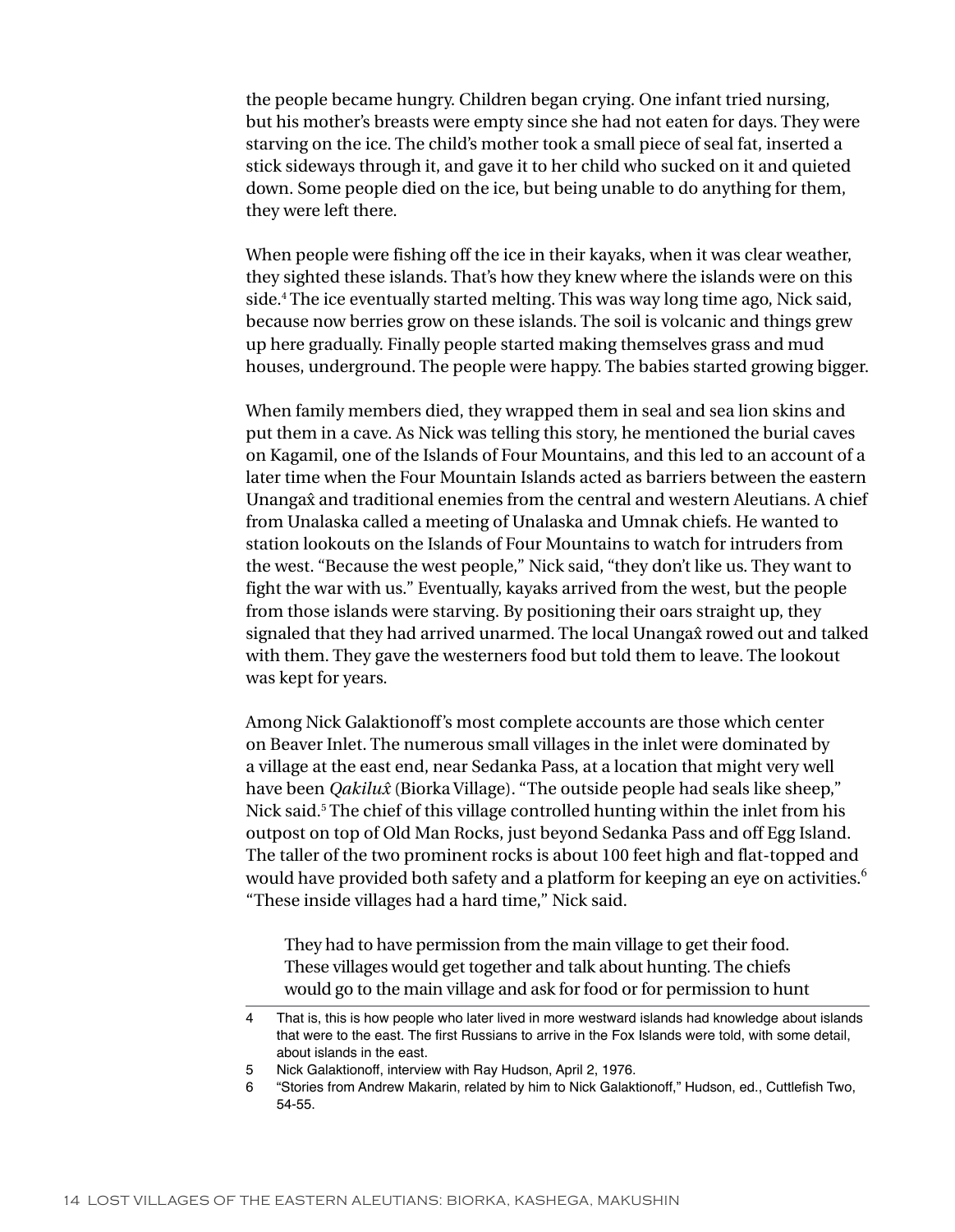sea lion or whale. Sometimes they would get permission and sometimes they wouldn't. They would request a particular number of whales or seals. Then the leading chief would set a day when they would be allowed into the bay for hunting.<sup>7</sup>

Adding to the chief's power, according to Nick, was the fact that hunters traveled from as far away as Kashega to secure whales. "Whales stayed to the east," he said.<sup>8</sup> Hunting for either whale or sea lion inside Beaver Inlet involved the preparation of a rope with magical powers. Once permission had been secured, the people—presumably women since making thread and cordage was a task men did not do—began braiding grass into a rope that stretched twice from the beach to the top of a mountain and back down. This mountain, between Amugul and Tanaskan bays, was called *Kiichxix̂ Kangax̂tax*̂ [has a rope on top].<sup>9</sup> When finished, the rope was sufficiently long to stretch across the inlet.<sup>10</sup>



Beaver Inlet Area. Map by Ray Hudson.

When the grass rope was ready, two baidarkas [kayaks] would load up and get ready, and they would set a watch. As soon as they saw something, a sea lion or a whale, come into the bay, the two men in the baidarkas would take off and block that pass with the rope. The grass would rest on the water and nothing could pass under it.

<sup>7</sup> "Stories from Andrew Makarin," Hudson, ed., Cuttlefish Two, 54-55. Note that this is an edited account and not a literal transcript.

<sup>8</sup> Nick Galaktionoff, interview with Ray Hudson, April 2, 1976.

<sup>9</sup> Bergsland, Aleut Dictionary, 603.

<sup>10</sup> See Black's discussion of this "ritual" rope in "Whaling in the Aleutians," 16-17, 21.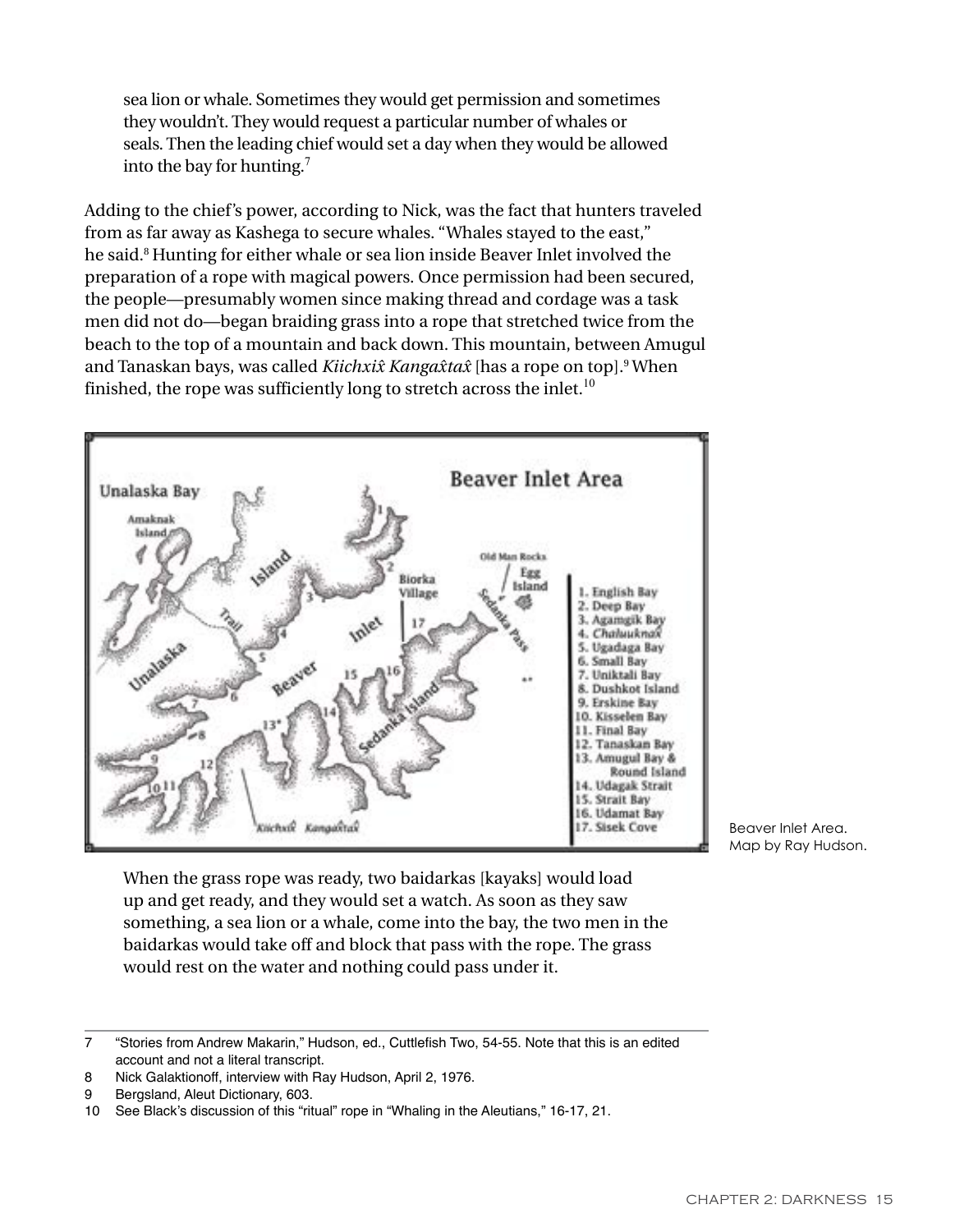Nick said that he did not know where the "poisoned" grass was gathered. Bergsland, from additional information supplied by Nick, suggests that female hair was incorporated into the braid.<sup>11</sup> This would correspond to the prohibition of a woman approaching the sea during menses or during the mourning period following her husband's death. If a woman inserted a strand of her hair into the seam of a skin boat covering, it repulsed animals and condemned the hunter to failure.

Nick described a communal whale hunt that relied on the skills of select individuals who practiced ritualistic behavior. "After the pass was blocked, the chiefs would go around and find the best hunters because they couldn't afford to miss getting the animal," he said.



It might take them two or three days to finish the hunt. The hunter who speared the whale would have to cut the spear out of the animal and leave some of the meat still on the spear. He would cook the meat and fat over an open fire. The hunter would have to eat the meat first. Nobody would touch the whale until the next day to see if that guy was still all right. The reason nobody would touch it until the next day was because the people used poisoned tips for hunting the whale. You couldn't tell who was using it or what was being used, so they let the hunter eat it first.

These small villages were like families, I think. They would come in and the chiefs would sit down and give orders for dividing the meat…. After butchering the whale, two or three days of partying followed. The second chief would take several men and return to the main chief and

"Aleuts planting glass, obsidian, and jade darts in school of humpback whales at Akoon Island, Bering Sea, Alaska." H. W. Elliott, 1883. [National Oceanic](http://www.photolib.noaa.gov/)  [and Atmospheric](http://www.photolib.noaa.gov/)  [Administration.](http://www.photolib.noaa.gov/) (Hereafter credited as NOAA.)

<sup>11</sup> Bergsland, Aleut Dictionary, 237.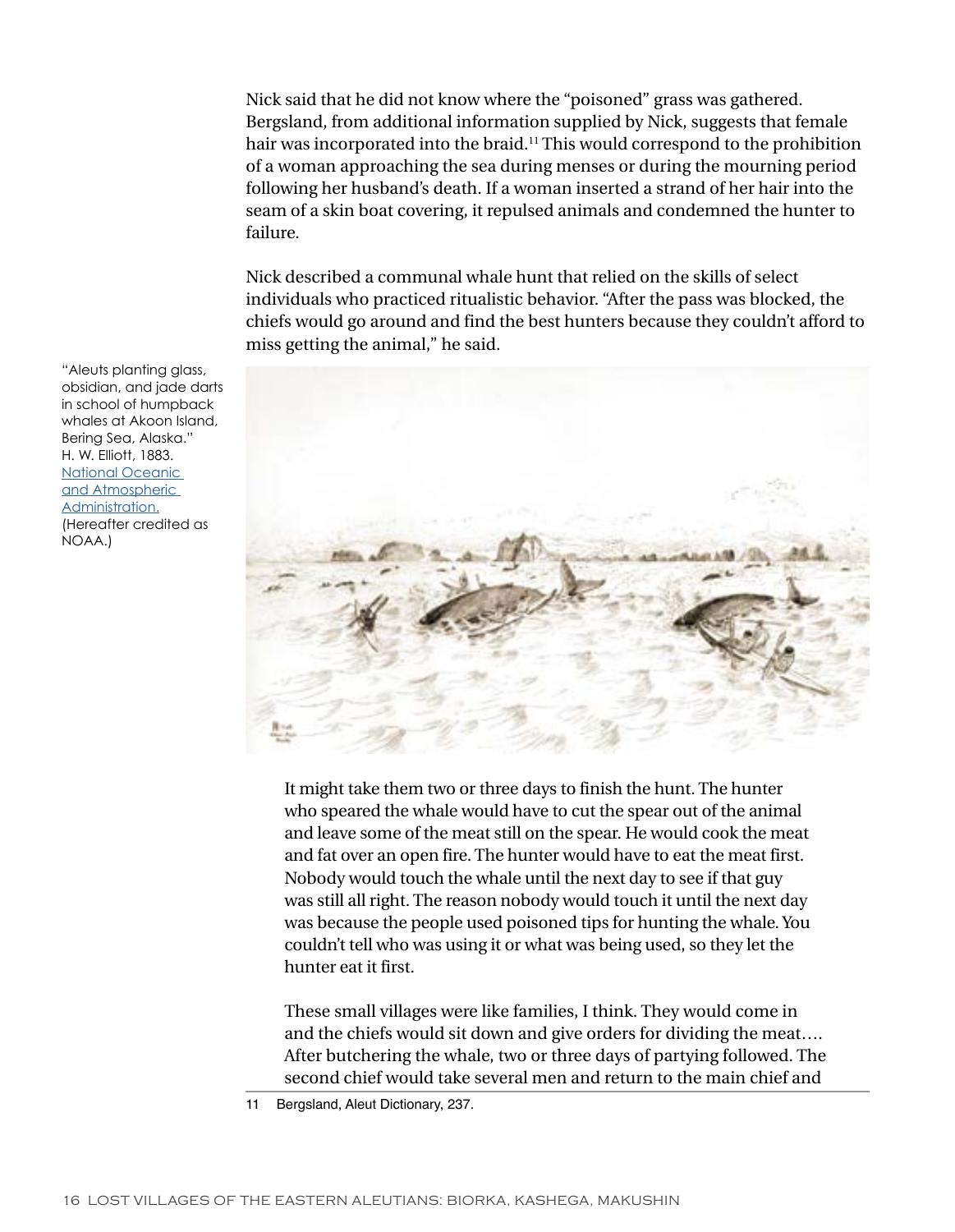tell him what had happened—if they got the whale or what. If they didn't get the whale, they would have to report that also. Sometimes if they failed to get the whale they would have to tell what special poisons or weapons they had used.

In Nick's account of the Russian arrival, several events are compressed into a single narrative. A chief told the people that "a different people from somewhere else" would arrive someday. And so the watch in the Islands of Four Mountains continued until, on a clear morning, a ship was sighted coming from the west. The chief sent kayaks to villages across Unalaska Island and east as far as the Peninsula, warning people. Pretty soon, people from Biorka, Akutan, Chernofski, Kashega, Makushin, and other villages arrived.

As the Russian boat approached shore, the chief sent four men to the beach, including one of the second chiefs, while other men hid. The Russian ship dropped anchor. Unanga $\hat{x}$  had no word for anchor, so they used the word for a retrieving hook, *qayu{tan achisix.* Four Russians lowered a skiff and as it approached, one of the Unanga<sub>x</sub> waved. There was no response. "*Tayax kusutuungin*," the Unanga $\hat{x}$  said to the second chief, "Angry people." He waved again. This time a Russian, holding a rifle, waved back. After the strangers had landed, misunderstanding led to gunfire. The second chief gave the prearranged signal and the Russians were surrounded. Three were killed and one was brought to the first chief who was pleased, hoping to learn the stranger's language from him. Meanwhile, Unanga $\hat{x}$  overpowered the sailors on board the ship, taking a large knife from one of them, but finding nothing on the ship except food. The chief told them to not eat any of the food, but to save the containers and remove the sails, ropes, guns and knives. Then the ship was filled with rocks and sunk.

That Makushin and Kashega played pivotal roles when Russians arrived in the eastern Aleutians is clear from existing reports. With Ivan Solov'ev as his foreman, Stepan Glotov brought the *Julian* to the southern tip of Umnak Island on September 1, 1759, where the vessel was greeted by spears hurled from atlatls. Two of the crew were killed, while Savin Ponomarev, the government representative aboard, and the skipper Glotov were wounded.<sup>12</sup> Nevertheless, Glotov exercised restraint. With the dogged persistence of the early skippers, he began hunting and exploring around Umnak and the southern end of Unalaska Island while cautiously extending friendship. "And through this kindness and friendliness and comradely attitude towards the natives," Ponomarev's 1762 report recorded, "the Russians succeeded, on the two designated islands they had explored, in bringing those natives together with all their companions under the rule of Her Most Powerful Majesty and inducing them to pay the tribute in

<sup>12</sup> Umnak oral tradition held that Sasiman was the "name of one of two old men who killed the first Russians who came and anchored inside the reef (outside present Nikolski)." Bergsland, Aleut Dictionary, 342, citing field notes of Gordon H. Marsh from Afinogen K. Ermeloff and Anton Bezezekoff and "Ethnological Notes on the Aleuts" by Charles I. Shade. See also Laughlin, Aleuts, 121, for Sasiman as one of the key participants in the attack against the Medvedev party.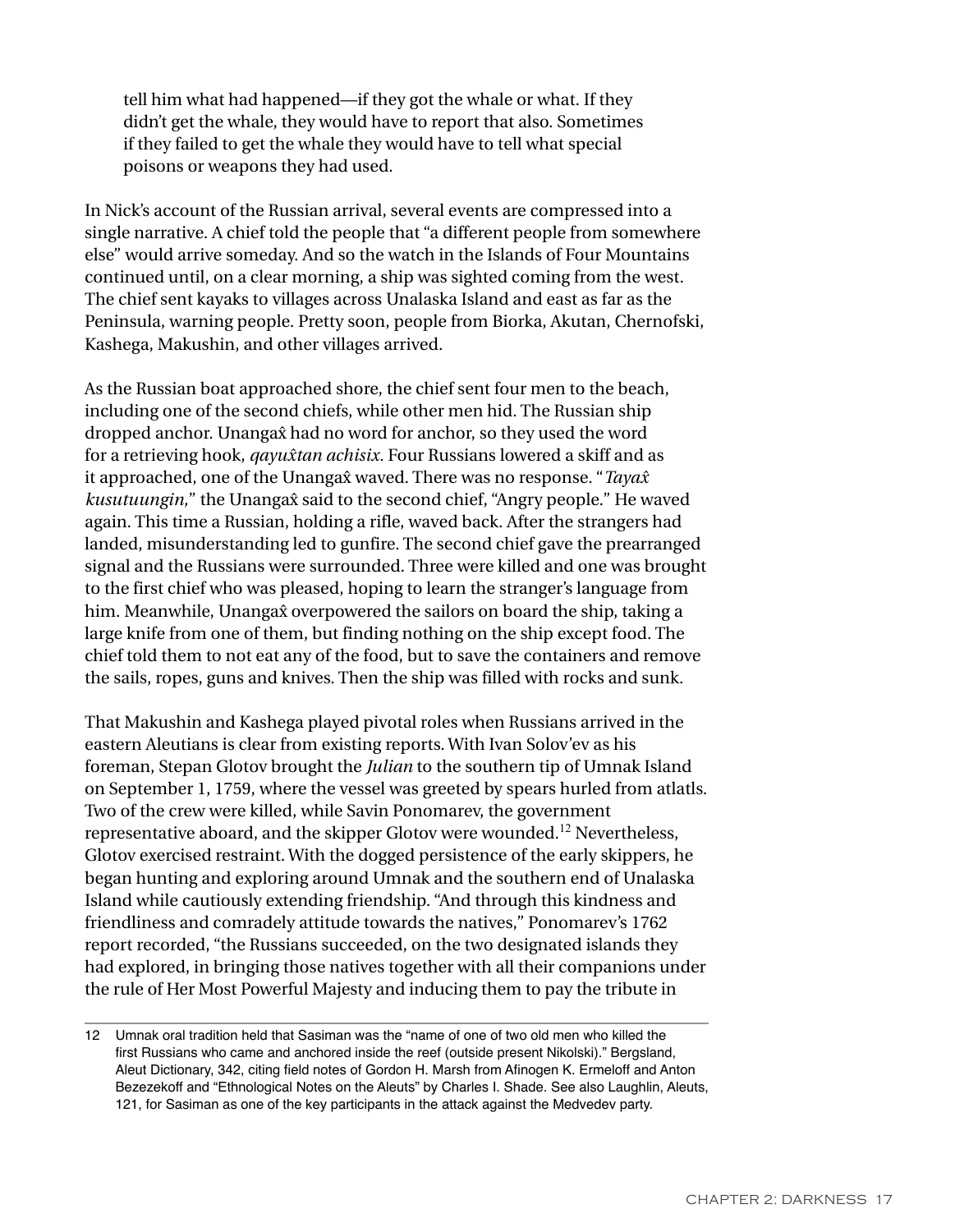furs."<sup>13</sup> When Glotov left the islands in late 1762, with over a thousand fox pelts in addition to a healthy cargo of sea otter skins, he had established temporary friendships with two chiefs on Umnak and three on Unalaska.<sup>14</sup> Three Unalaska chiefs were named in the report, two of whom can be identified by village. Umakush was a chief of *Ikalĝa* (or Chernofski). Siidax̂ [Sedak or Sedan] was chief of the village at *Umsalux* or *Sedankin*, a village just south of Kashega at Sedanka Point. Ponomarev and Glotov understood that Unanga $\hat{x}$  were willing to become Russian citizens, to pay the tribute in furs, and to welcome Russian vessels to their shores. How little they actually understood became clear on Glotov's next voyage.



Promyshlenniks of the Yeniseysk Governorate, Siberia collecting *yasak* (tribute—likely sable pelts) from the indigenous people. Painter unknown, 19th century, The [Krasnoyarsk Krai](http://en.wikipedia.org/wiki/Fur_trade#mediaviewer/File:Sbor_Yasaka.jpg)  [Museum.](http://en.wikipedia.org/wiki/Fur_trade#mediaviewer/File:Sbor_Yasaka.jpg)

*Promyshlenniks* soon arrived in the Fox Islands, creating a notoriety that became the stereotype for all Russian fur hunters: brutal, bestial, selfish, with voracious appetites for women and furs. They showed few if any of those traits that ultimately resulted in friendships and alliances in the Central and Western Aleutians a few years later. Perhaps the most brutal voyage was that of men

14 For the names of the chiefs, see Andreyev, Russian Discoveries, 21. Makarova wrote that there were 400 Umnak people under the two chiefs and about 300 on Unalaska under the three chiefs. (Makarova, Russians on the Pacific, 82, note 128.)

<sup>13</sup> Andreyev, Russian Discoveries, 21. Originally, the iasak was a tribute or tax in furs paid to the sovereign by Siberian tribesmen. This duty was laid on Aleuts as they submitted to Russian authority and, in a sense, the success of the collection of the iasak was a reflection of the success of colonization. In 1788 Catherine II abolished iasak collection in the Aleutians and gradually the practice ceased.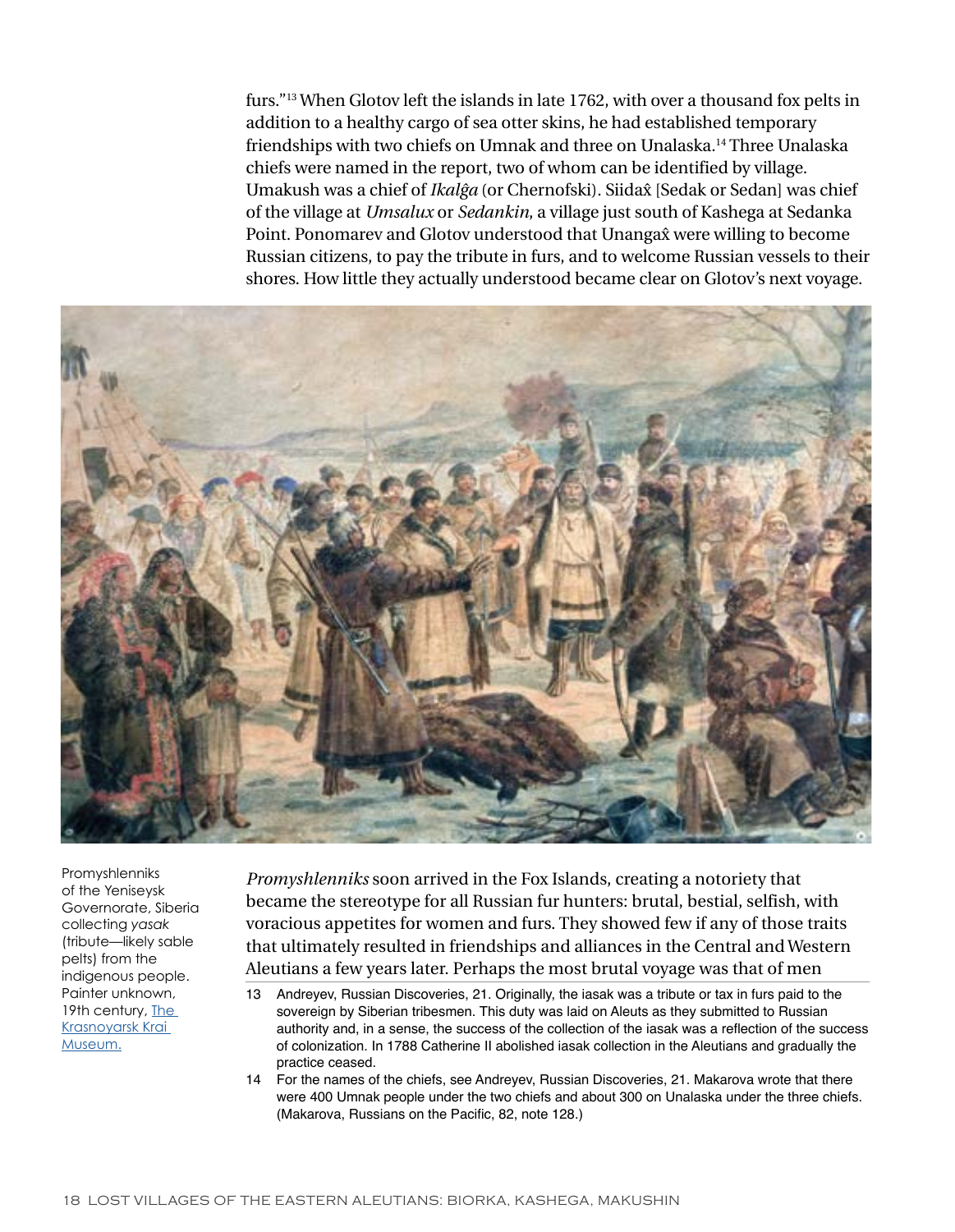aboard the *Gavriil* from 1760 to 1762 under the merchant Ivan Bechevin and the seaman Gavriil Pushkarev. Even though forty of the promyshlenniks from this vessel were convicted of crimes and sentenced to forced labor, their atrocities produced a prolonged and coordinated offensive attack by Unanga $\hat{x}$ .

Four ill-starred vessels sailed into the eastern Aleutians the next year. Between 1763 and 1764 approximately 166 promyshlenniks died at the hands of outraged Unanga $\hat{x}$ . The best known of these encounters were those involving Petr Druzhinin and his men aboard the *Sv. Zakharii i Elisaveta* at Igunok Bay, known today as Captains Bay, and Denis Medvedev and his crew on the *St. Ioann* at the southern tip of Umnak Island. The slow demise of men aboard the *Sv. Nikolai*, commanded by Luka Nasedkin in Isanotski Strait near the eastern end of Unimak Island, is less documented. The story of the fourth ship, the *Sv. Zhivotvoriashchaia Troitsa* under Ivan Korovin, provides insights into the roles played by Makushin, Chernofski, and possibly Kashega in this coordinated and pivotal encounter between Unanga{ and Russians.

Korovin had arrived in Makushin Bay by mid-August 1763. Until December he had surveyed the area, divided his men into hunting parties (one for Volcano Bay and one for Konets Head at the extreme southwest tip of the island), taken aboard the interpreter Kaschmak [Qasmax] who had worked earlier with Glotov, and exchanged letters with Druzhinin and Medvedev. On December 8 an Unanga $\hat{x}$  woman warned of an impending attack. On the same day three men from Druzhinin's ship arrived over the mountains with news of their defeat. Soon seventy armed warriors affirmed both stories.

Unanga{ attacks at Captains Bay and Umnak employed similar tactics. Several bundles of choice furs, bound with tightly knotted cords, were carried to the Russian camps. Either while the Russians struggled to untie the knots or after they had set aside the knives used to loosen the bindings, Unanga $\hat{x}$  struck. At Captains Bay two local men were killed before all the Russians were annihilated near the small stream where they had hoped to winter. Among the details that Alex Ermeloff told Nick Galaktionoff were these: after the Russians were killed, Unanga{ stormed the ship, poured flour and other provisions overboard while saving the emptied sacks, wooden boxes, knives, axes and anything made from iron. One man attempted to salvage the ship's anchor, but it wouldn't budge. Six baidarkas were used to tow the vessel into deeper water where it was destroyed.<sup>15</sup>

Druzhinin died in the first skirmish at Captains Bay. His men who were camping in small groups in nearby villages and coves were hunted out and killed. From among the men camped in Beaver Inlet, six escaped and made their way to Kalekta Bay only to discover the signs of another rout. For several months these Russians lived a precarious existence above the hills of Captains Bay, assisted by an Unanga{. Eventually launching a crude baidar, Druzhinin's men skirted the

15 Nick Galaktionoff, personal conversation with Ray Hudson, August 27, 1991.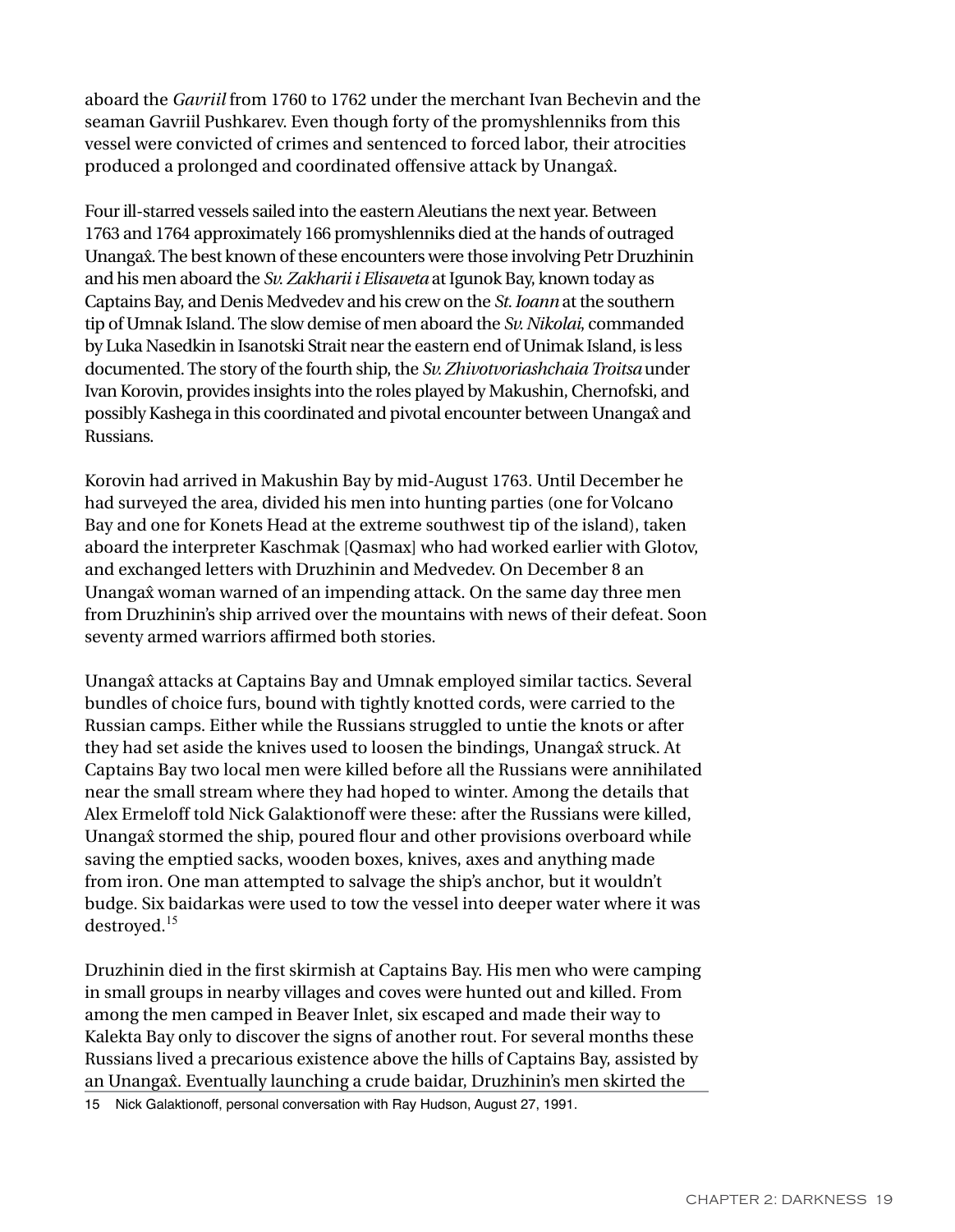northern shore of the island and took refuge in a cave near Makushin Bay until the end of March 1764, when they were united with their countrymen aboard Korovin's vessel.



From December 1763 to the end of April, Korovin and his men rebuffed occasional attacks that confined them to the Makushin Bay area where their vessel had been beached. In late April, with the vessel now in the water, they fled under strong winds that turned on them and two days later drove the *Troitsa* ashore on the northeast side of Umnak. Torn by harsh winds and facing incessant attacks, they made their slow way south, hoping to join Medvedev's party. They arrived in late July and found all of their compatriots dead.

The Unanga $\hat{x}$  attacks had been successful. People might have expected to return to lives centered on the sea. Summer had arrived with incoming salmon. There would be sea lions, seals, and sea otters to hunt. A shaman might discern through dreams the location of a beached whale. The women would harvest the long luxuriant stalks of beach grass for mats and baskets. Salmonberries and blueberries and that true berry, the moss berry, would ripen again.<sup>16</sup> The year would provide time for women to repair or replace the intricately sewn and embroidered clothing of the village. Driftwood could again be bent into bowls and shaped into the hats that were lavishly painted. Stone, bone and ivory could

"Scene of the Conflict between Promyshlenik & Natives on the Island of Umnak & Unalaska from 1763-1765" *History of Alaska, 1730-1885* by Hubert Howe Bancroft. Repository: Loussac Library, Anchorage.

<sup>16</sup> Referring to the mossberry (Empetrum nigrum), Veniaminov noted, "The Aleuts pick and preserve only these berries for the winter." Notes, 25. Because the berry does not tear on picking, it can be preserved by immersion in water or oil. See also Tikhmenev, A History of the Russian-American Company, 499, note 21.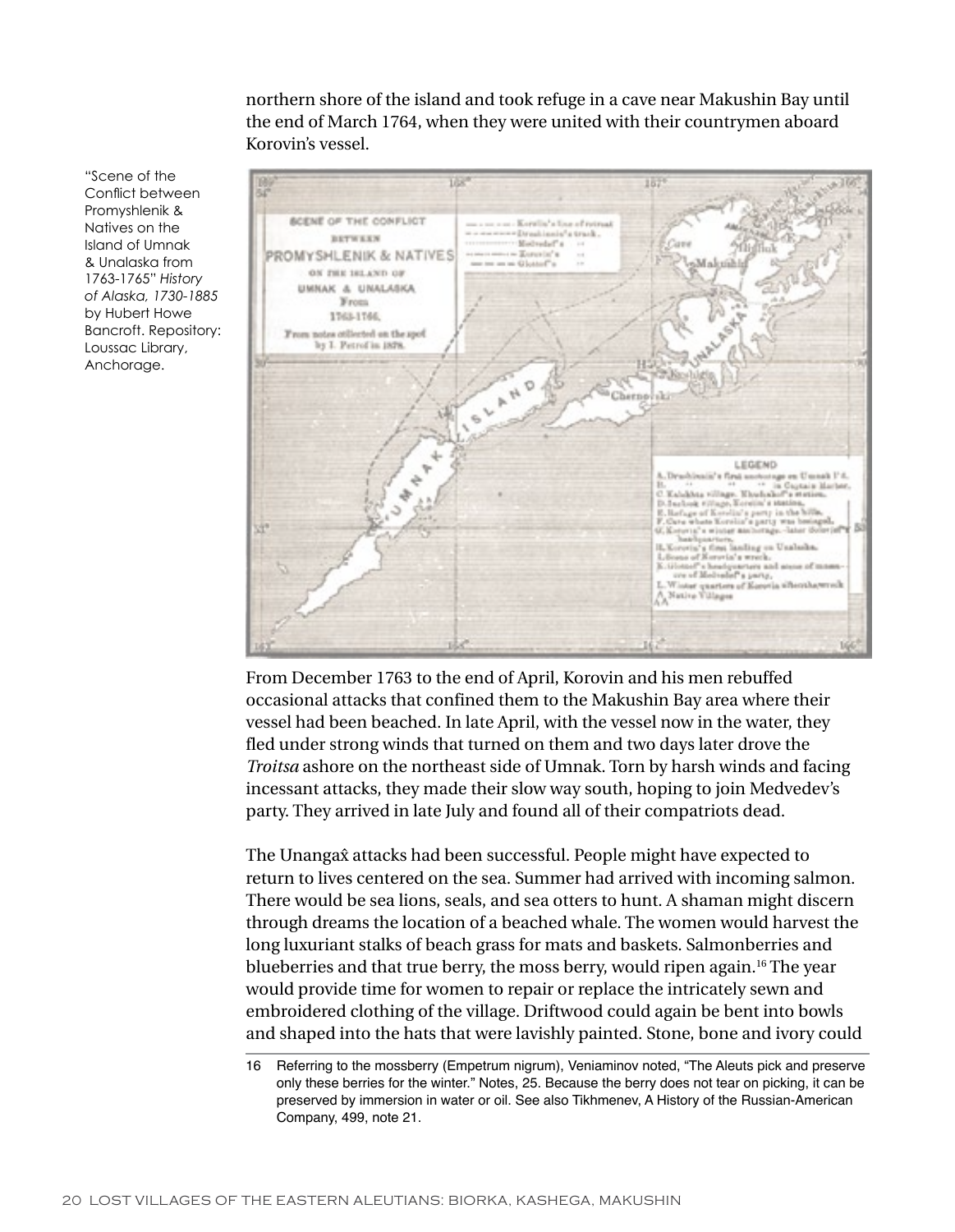be carved into lamps, spear points, needles, bushings for the wooden frames of the skin boats, amulets, images of the deity. Enemies would certainly come once more: Koniags from the east, marauding bands of disaffected Unangax.

Yet who should arrive again but Stepan Glotov. In July 1764 he returned to the Fox Islands on the *Sv. Andreian i Natal'ia* after having spent a difficult time at Kodiak Island. At Umnak he rescued Korovin and other surviving Russians. Then in September Ivan Solov'ev appeared at Unalaska on his own vessel, the *Sv. Petr i Pavel*. The two skippers learned first hand of the effective assaults. Previous friendships proved transient when Chief Siidax from Umsalux was apprehended by Solov'ev in late September 1764 after a brief skirmish in which four Unanga{ were killed. This chief had been among those whom Glotov had counted as submissive to Russia in 1762. A few days later, upon the arrival of Korovin and fearing his revenge, the chief's men unsuccessfully attempted to free him and six of them were killed. In October Solov'ev released him on the condition that he leave his son as hostage.

Near the beginning of November 1764, Solov'ev reconnoitered the shores of Makushin Bay in the vicinity where Itxaadax, also identified as a chief of Chernofski, and Qagumaga, the chief of Makushin, along with one hundred eighty villagers were hunting migrating fur seals.<sup>17</sup> Winter was approaching and seal migrations were practically over. Having left their breeding grounds on northern islands (the Pribilof Islands) known to Unanga $\hat{x}$  but so far hidden by fog and distance from the foreign hunters, the seals would supply villagers with food, oil, and material for clothing and tools. In late spring or early summer the fur seals would once again seek out Aleutian passes as they swam north from warmer waters. In decades to come, government officials would attempt to curb or halt the hunting of fur seals by men from Chernofski, Kashega, Makushin, and Biorka.

At the approach of winter, green had gone from all but the most protected valleys and snow had started its uneven descent down the mountains surrounding Makushin Bay. The landscape was acquiring the starkness of rock and crushed grass as Itxaadax and Qagumaga escorted the Russians to Makushin Village (Magusi $\hat{x}$ ) which had a "hot spring below the sea mark, which is only to be seen at ebb tide."<sup>18</sup> Later Qagumaga led Solov'ev to another village at Reese Bay, most of whose people fled at their approach. The Russians summarily appropriated this settlement, set up camp, destroyed three hundred hunting spears and ten rare bows and arrows used in war, and seemed surprised when that brave man Inghluuguzax leading over two hundred villagers returned and attacked. Nineteen Unanga $\hat{x}$  were killed, including Inghluuguza $\hat{x}$  himself—"one of their

<sup>17</sup> Whenever possible the spelling of Unanga{ names has been coordinated with the spelling in Bergsland's Ancient Aleut Personal Names.

<sup>18</sup> Coxe, Account of the Russian Discoveries, 137. Also, J. L. S., Neue Nachrichten, 37. Information on the 1763-1766 conflicts was also provided by Lydia T. Black in a series of lectures at Unalaska in 1985.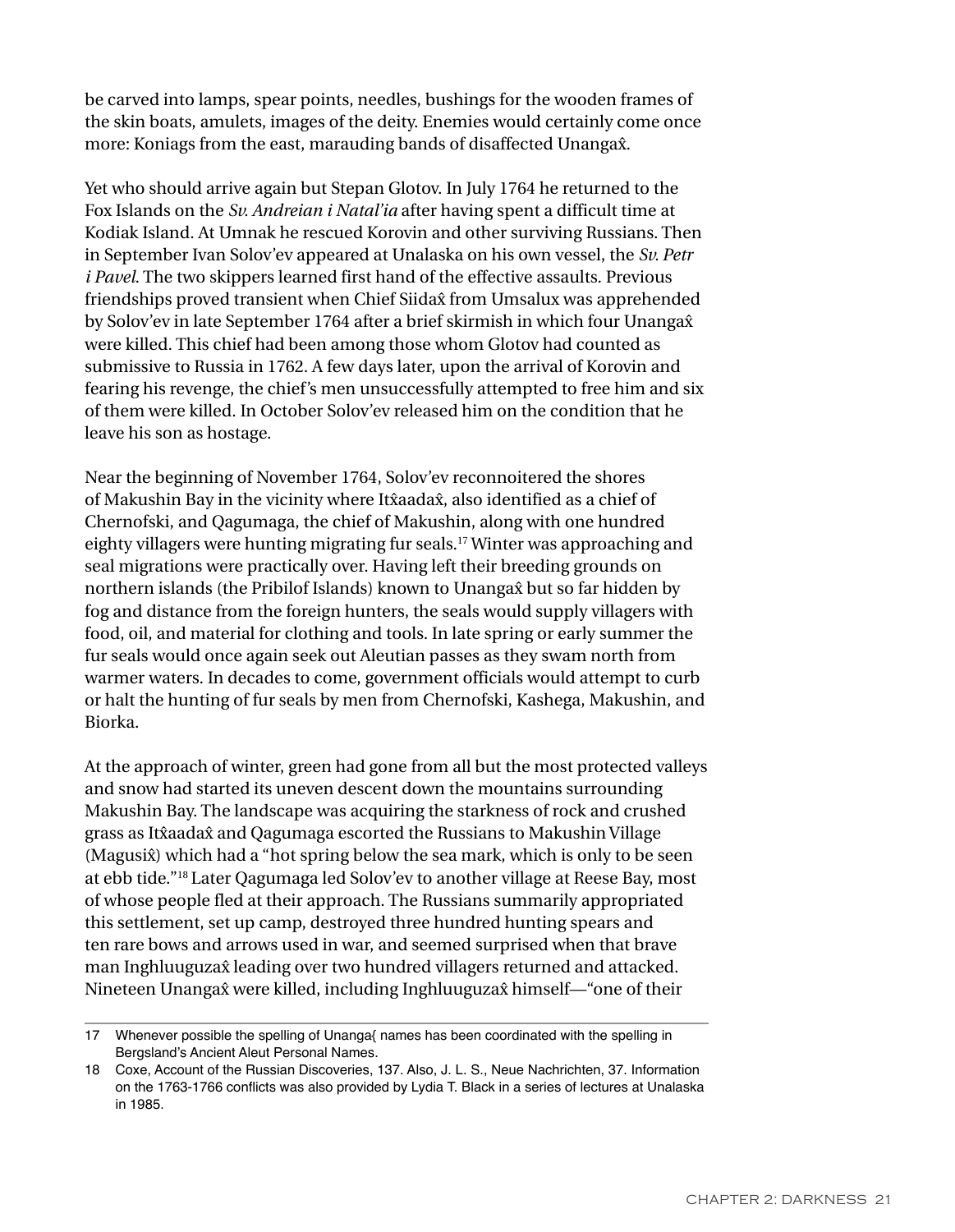leaders, and the most inveterate fomenter of hostilities against the Russians."<sup>19</sup> In this skirmish the secondary chief Agaladok was captured and his release made conditional on surrendering his son as a hostage. And then Solov'ev had urged Agaladok to be cooperative. To be cooperative and submissive were not attributes Itxaadax cherished, but by the end of January he had agreed with Qagumaga to increase the tribute in furs paid to Solov'ev. Shortly after that Qagumaga and other Unalaska chiefs "with a great number of their relatives" made further overtures of cooperation and friendship.

Russians called these early chiefs *toions*, extending a Kamchatkan term to cover a position known as *tukux* by the people themselves. The best description of their positions dates from the 1830s—almost sixty years later. Veniaminov characterized early Unangax villages as generally small collections of related individuals led by paternal figures whose main duty was to keep the boundaries of the villages inviolate. As Nick Galaktionoff suggested, these small villages were like families. The chiefs were expected to work like other men, were not given dictatorial powers nor extended overt honors. Nevertheless, to insult or injure them was to invite retribution from villagers. The chief was assisted by a secondary chief and backed by elders of the village; indeed, early observers noted that whereas little deference was paid to chiefs the elders were always held in high esteem. A loose confederacy of villages sharing familial ties was headed by a paramount chief with powers analogous to village chiefs but whose leadership was essential for wars and major hunting expeditions. He received tribute from his subordinate villages and was the only leader who accumulated riches from his position. From the scant historical records it is impossible to accurately categorize leaders like It $\hat{x}$ aada $\hat{x}$  within this hierarchy of chiefs.

We do not know the name of the chief from Kashega. He may have been among those who made peace with the Russians. One argument for this is the fact that Solov'ev soon established his headquarters at this location. It xaadax, unlike other chiefs, refused to reconcile with the intruders and all winter eschewed contact with the Russians. The confederacy that had eliminated one hundred sixty Russians and destroyed their vessels was coming apart. Siida $\hat{x}$ and Inghluuguza{ had attacked, but Inghluuguza{ was dead and Siida{, with his son as hostage, was wavering. Qagumaga and others were attempting reconciliation with the Russians.

Winter in the Chain intensifies after January. During the months when nothing grew, the months called Earlier and Later Famine,<sup>20</sup> scurvy decimated the Russians camped at Kashega Bay. Between the middle of March and the end of May twenty men died and so many others were debilitated that only a dozen could defend themselves. From off shore, It xaadax surveyed the camp from his

<sup>19</sup> Coxe, Account of the Russian Discoveries, 139. J. L. S., Neue Nachrichten, 139. Solov'ev said Inghluuaguza (was responsible for the attacks on Druzhinin and Korovin (Black lecture).

<sup>20</sup> Bergsland, Aleut Dictionary, 574. Several variations exist for the names of months.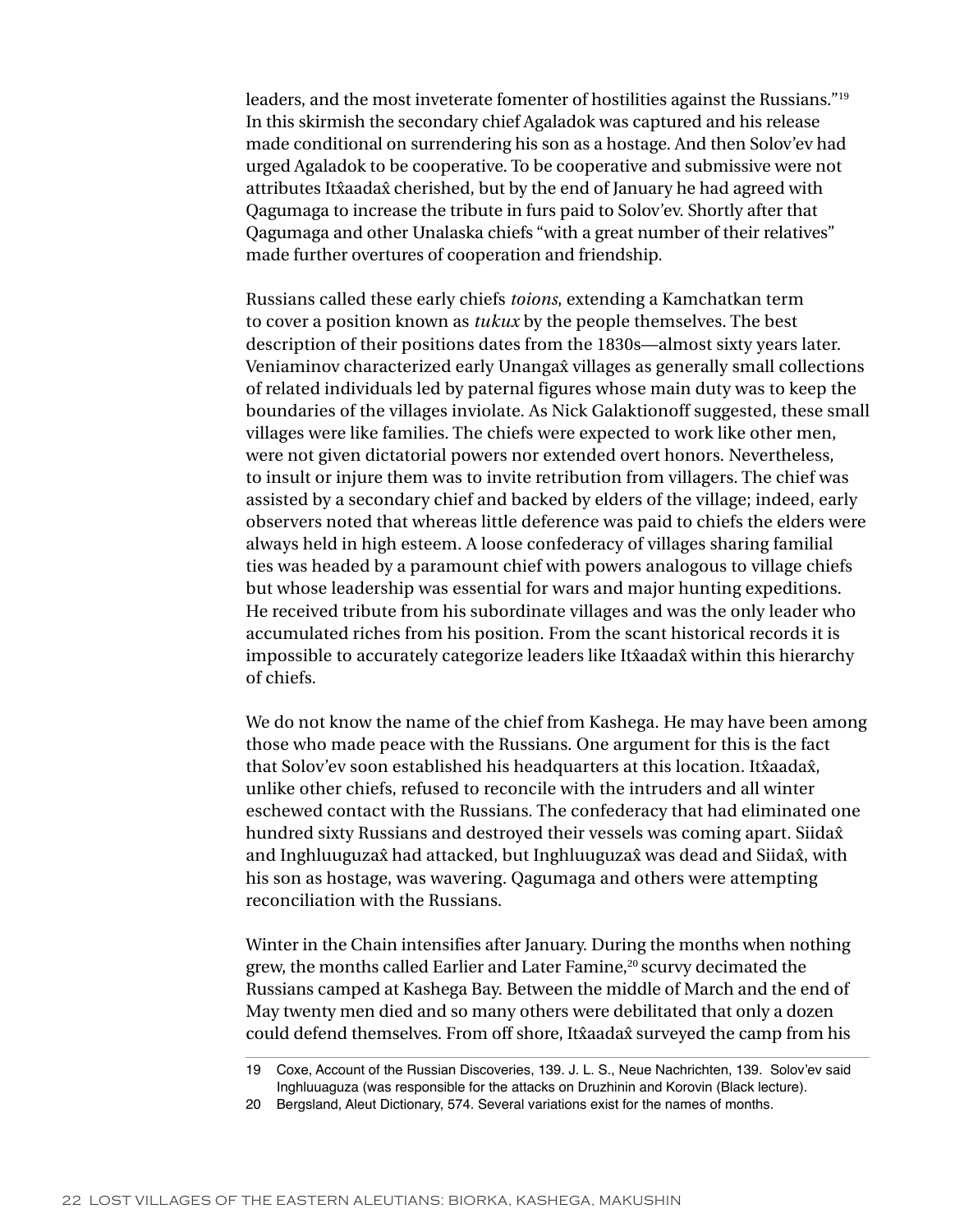*iqya{* [kayak], always staying far enough away to avoid a direct confrontation until May 27, 1765, when he was intercepted by armed Russians and escorted to Solov'ev's presence. Although Solov'ev deduced that the chief had planned to surprise his guards and burn his vessel, he nevertheless set him free in a week with the exhortation "to desist from hostilities."<sup>21</sup> To assure that the people did not attack, Solov'ev again destroyed all spears, bows and arrows, and skin boats he could find. Solov'ev saved one bow to send to St. Petersburg in 1766 as part of an ethnographic collection. This may be the only Unangax bow in Russian collections and one of very few in existence.<sup>22</sup>

That summer It $\hat{x}$ aada $\hat{x}$  watched the Russians regain their strength. By mid-July enough were back on their feet to enable the skipper to pilot two open boats around the northern end of the island. He entered the large complex body of water later known as Unalaska Bay. On his way, he continued his preemptive destruction of weapons and boats. Among groups of people fishing for salmon in the various streams flowing into Unalaska Bay he found the villagers from Uknadax (Hog Island) and from a village belonging to Chief Imaginak (*Umĝasingan*, later Imagnee, at Morris Cove). Solov'ev continued along the shore in a northeasterly direction, passing two wide bays, until he reached the deep north-facing Kalekta Bay. Here where a stream flows across abundant clam beds on one of the few sandy beaches on Unalaska Island he was greeted by sixty men and one hundred seventy women and children.23 Encouraged by this favorable reception, reassured by his extensive destruction of weapons, Solov'ev returned to his headquarters at Kashega and outfitted a hunting party under his foreman Gregorii Korenev. Leaving for Kalekta Bay on September 19, 1765, the Russians distributed fox traps to It taadax and Qagumaga in Makushin Bay. Itxaadax accepted them, perhaps knowing that those who had appeared so friendly a short time ago would now meet the Russians with hostilities. Indeed, on November 1, twenty-six Unanga{ were killed in an attack against the Russians at Kalekta.<sup>24</sup>

On January 19, 1766, Chief Itxaadax summoned a band of warriors and launched a raid against Solov'ev. The chief and fourteen of his men were killed.<sup>25</sup> Solov'ev's response was systematic and brutal. He continued to destroy weapons and boats in villages on Unalaska and thus extinguished the people's abilities to defend or feed themselves.<sup>26</sup> It is alleged that following the burning of one fortified village he had two hundred bodies tossed into the sea and that he sank two large open boats of people traveling to visit relatives. One of the most notorious attacks conducted under Solov'ev involved people living in Beaver Inlet, very probably residents of Biorka Village. Several villages had escaped to Egg Island,

21 Coxe, Account of the Russian Discoveries, 142.

24 Coxe, Account of the Russian Discoveries, 144. J. L. S., Neue Nachrichten, 145.

26 Black, "Early History," 94-95.

<sup>22</sup> Black, Aleut Art, 132.

<sup>23</sup> Coxe, Account of the Russian Discoveries, 143.

<sup>25</sup> Coxe. Account of the Russian Discoveries, 145. J. L. S., Neue Nachrichten, 145, refers to "the perfidious Itchadak."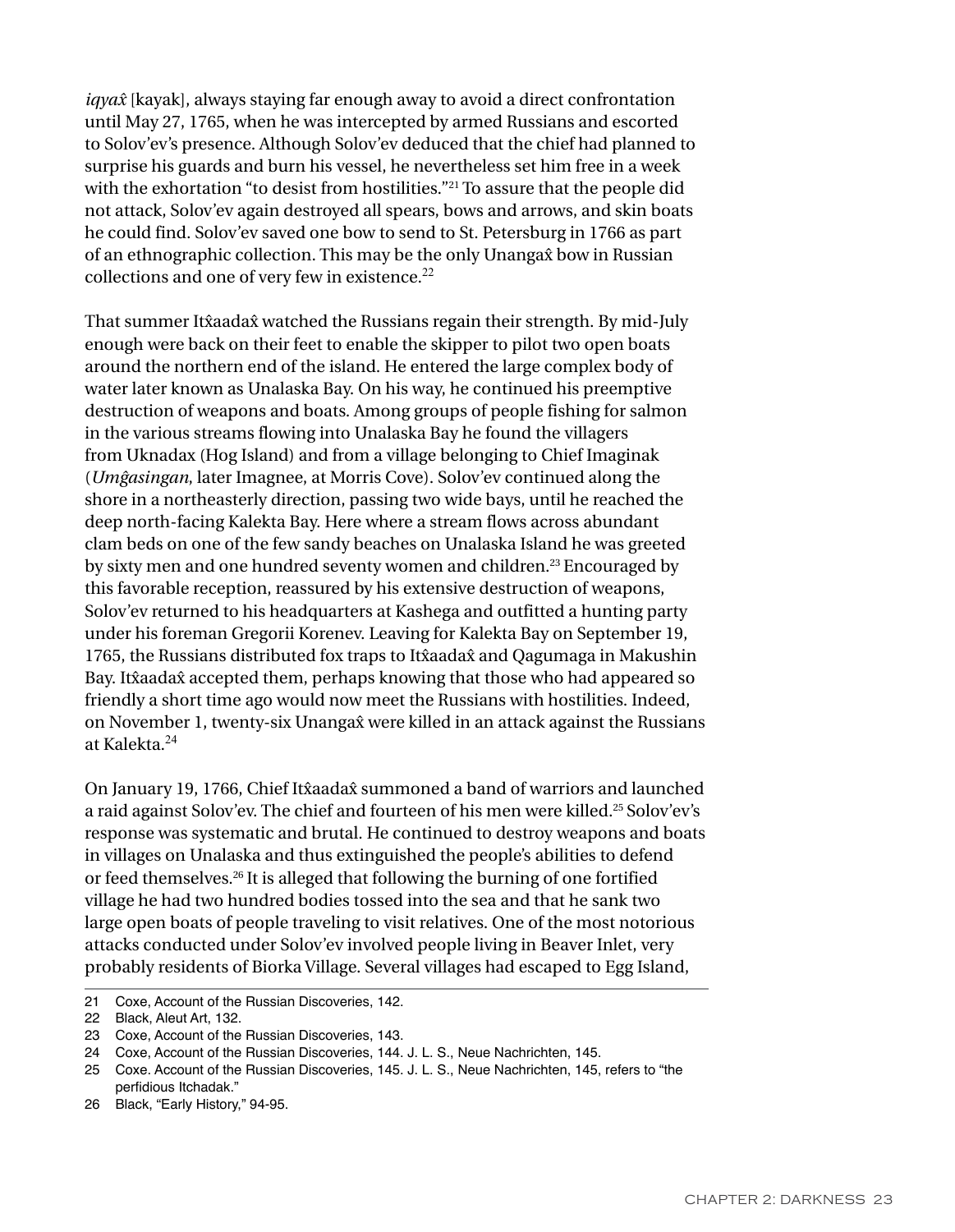off Sedanka Island. Twice the Russians attacked and on their second assault they broke through. The slaughter that followed was general: men, women and children. This accusation, however, is suspect because Solov'ev left no record of traveling that far east. He sent his foreman Gregorii Korenev to Beaver Inlet and the deeds of this man may have devolved upon his skipper. Veniaminov wrote that oral tradition maintained that "Solov'ev himself did not cause as many Aleuts to perish as his companions who were on neighboring islands."<sup>27</sup> It was in the Krenitzen Islands that a promyshelennik, displeased that a girl had eaten his piece of whale meat, cut open her stomach. Another Russian, according to Veniaminov, "threw from cliffs, slashed with a knife (which he always carried with him) and used an axe handle on some unfortunate Aleuts for no other reason than for having dared to look at his mistress (who died only in 1838)."28 Berkh, who attempted to clear Solov'ev's name of the horror associated with it, wrote in 1823:

Most of those guilty of murdering the Russians paid with their lives. The avengers hearing later on that the islanders, afraid of a surprise attack, had gathered three hundred strong in a fortified dwelling went there at once. The islanders began to shoot arrows from apertures, but receiving bullets in return, they decided to barricade all the openings and wait quietly for their fate. Solov'ev, seeing that this building could not be breached easily, put intestines filled with powder under it and blew these unlucky children of nature into the air. Many escaped after the explosion, but were cut down with guns and sabers.<sup>29</sup>

As rival merchants sought to discredit competitors, it was advantageous to portray others as cruel and exploitative of the local population, a stance at odds with the government's policy. Thus the most notorious example of Solov'ev's cruelty—the summary and capricious execution at Kashega of nine Unanga{ whom, with three others, he is accused of binding one behind the other to determine the force of a single musket shot—is probably apocryphal. Black wrote that this charge was a favorite one employed by 18th century writers.<sup>30</sup> Martin Sauer, writing in 1802, supported this accusation against Gregori Shelikhov at Kodiak.<sup>31</sup> The charge against Solov'ev predates Sauer's and appears in a complaint made by Unanga $\hat{x}$  of the Unalaska District on June 7, 1789, but this is still a quarter of a century after the event was said to have happened.<sup>32</sup>

By the time the Russian-American Company received its monopoly in 1799, the malfeasance of promyshlenniks was fixed in mythology if not in fact. Perhaps these stories of unmitigated cruelty were of some comfort to people suffering the repression of a domineering commercial firm. Veniaminov, writing over a

- 30 Black, note \*, in Veniaminov, Notes, 252.
- 31 Sauer, An Account of a Geographical and Astronomical Expedition, appendix VII, footnote.
- 32 Dmytryshyn, Crownhart-Vaughn, and Vaughn, Russian Penetration, 369.

<sup>27</sup> Veniaminov, Notes, 252. See also Black's footnote in Notes, 96-97, note \*.

<sup>28</sup> Veniaminov, Notes, 255.

<sup>29</sup> Berkh, A Chronological History, 41.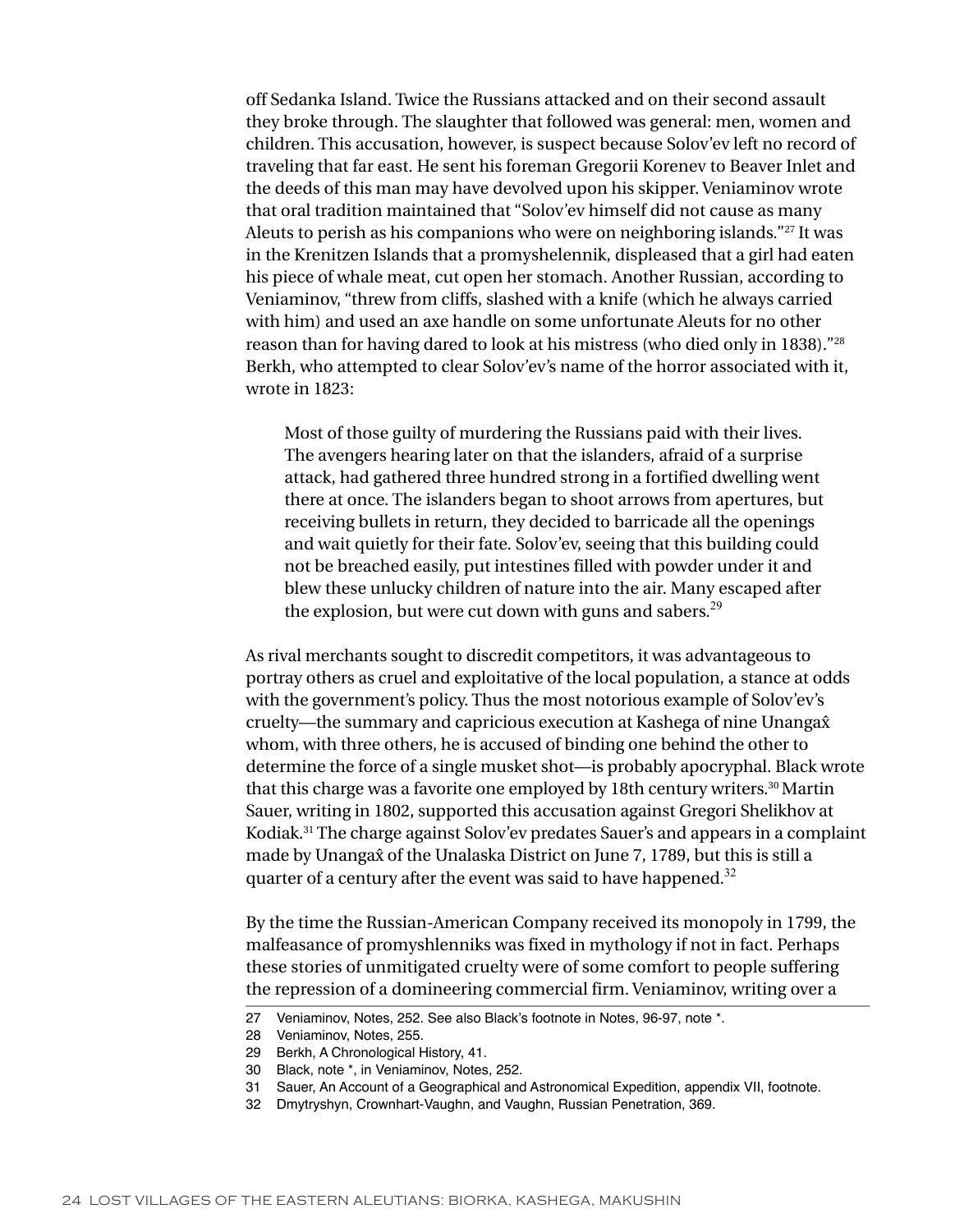half-century after the events of the 1760's, referred to "those dreadful times" and to the "cruel acts against the Aleuts."33 Glotov is accused of destroying the inhabitants of Samalga Island and the Islands of Four Mountains where, on Chuginadak, he reportedly killed the men and left the women to starve or to move to Umnak. He also destroyed the villages on the southern side of Umnak. The people of Carlisle, again according to Veniaminov, were destroyed by Glotov at the request of the people of Umnak. These were undoubtedly years of intense turmoil not only between Russians and Unanga $\hat{x}$  but among groups of Unanga $\hat{x}$ as well. Not all the people of the Islands of Four Mountains were killed, however. Enough remained to offer resistance to Afanasii Ocheredin in 1766 and to other skippers a bit later.<sup>34</sup>



During his last voyage to the Aleutians, which began in 1771, Solov'ev set up headquarters, not at Kashega, but at the deep and protected harbor on the north side of Unalaska Island where Druzhinin had camped. Here he established a base for fur hunting operations. Although hostilities continued and Unanga $\hat{x}$ boasted, "We will kill all of you too, as we have already killed many Russians in the past,"<sup>35</sup> the outpost attracted more Russians and became consolidated. In the autumn of 1774 a vessel commanded by Dmitri Bragin arrived and a period of calm began. In early summer, 1775, Solov'ev readied his vessel for sailing home. He distributed gifts to people who had collected at the harbor and urged them to keep peace with Russian ships.<sup>36</sup> In succeeding decades, this first permanent Russian outpost in Alaska became the settlement of Iliuliuk, the village of Unalaska.

The years of overt hostility were over. Starvation and diseases exacerbated the violent conflicts between Russians and Unanga $\hat{x}$ . We do not know with any certainty how many Unanga $\hat{x}$  perished during the two decades that began with Solov'ev and Glotov's arrival and ended with Solov'ev's departure. When Glotov first hunted near Kashega and Makushin, he found it difficult to estimate of the number of people because "the island was very large and its residents moved from one location to another."37

- 35 Masterson and Brower, Bering's Successors, 83.
- 36 Masterson and Brower, Bering's Successors, 84.
- 37 Smith, J. L., ed., The Russian Discovery of the Aleutian and Kodiak Islands, 62.

"View of Shelekoff's Establishment on the Island of Kadiak" by Martin Sauer. From *Expedition to the Northern Parts of Russia*, 1802. Repository: Loussac Library, Anchorage.

<sup>33</sup> Veniaminov, Notes, 251.

<sup>34</sup> Black, Atka, 44.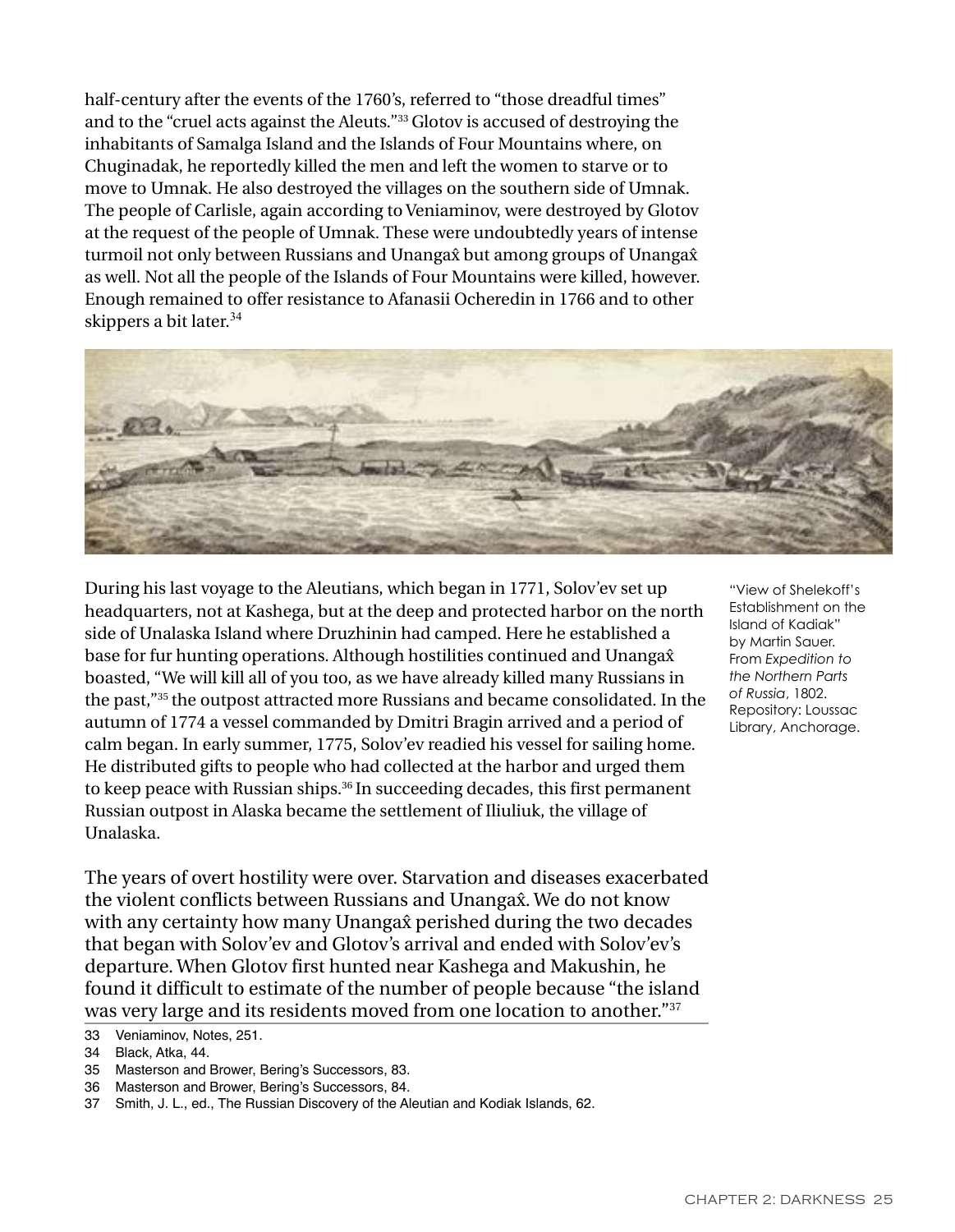Oral traditions had placed twenty-two villages on the island when the Russians arrived.<sup>38</sup>Given the number of village sites that even incomplete archaeological surveys have suggested, that number is small unless it refers to self-identifying communities and not to the proliferation of seasonal and shifting locations where they lived. Whatever the magnitude of loss, Biorka, Kashega, and Makushin had survived the conflagration that had consumed so many of their neighbors. For them, for the time being, the shamans who had predicted the absorption of Unanga $\hat{x}$  into another way of life were wrong.